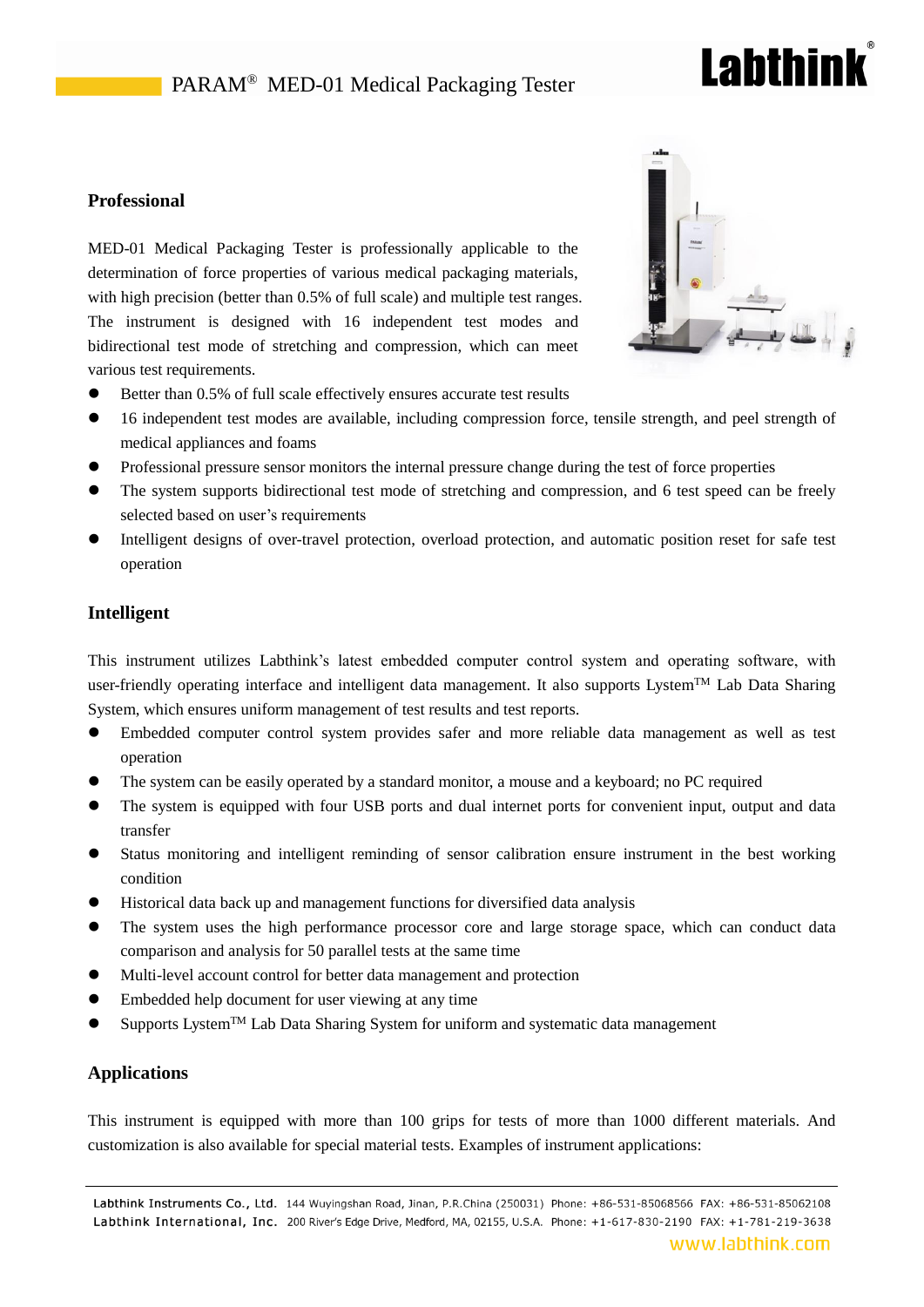# **Labthink**

| <b>Basic Applications</b>                                        |                                                                                | <b>Extended Applications</b>                             |                                                      |
|------------------------------------------------------------------|--------------------------------------------------------------------------------|----------------------------------------------------------|------------------------------------------------------|
| <b>Tensile Test</b>                                              | <b>Puncture Test of Rubber</b><br>Closures                                     | Seal Performance Test of<br>Hemostix                     | Pullout Force Test of Rubber<br>Closures             |
| <b>Test of Tensile</b><br>Strength and<br><b>Elongation Rate</b> | <b>Break Test of Ampoule Bottles</b>                                           | Opening Force Test of<br>Jelly Cups and Yogurt<br>Cups   | Unwinding Force Test of<br><b>Adhesive Tapes</b>     |
| <b>Test of Tensile</b><br>Strength at Break                      | Sliding Resistance Test of<br>Hypodermic Syringe                               | <b>Tear Test Using Trouser</b><br>Method                 | Peel Test of Protection Films                        |
| <b>Tear Resistance Test</b>                                      | Seal Performance Test of<br>Hypodermic Syringe                                 | Peel Test of Release Paper                               | Opening Resistance Test of<br><b>Combined Covers</b> |
| <b>Heatseal Strength</b><br>Test                                 | Puncture Test of Hypodermic<br>Needle                                          | 90 Degree Peel Test of<br><b>Adhesive Tapes</b>          | <b>Puncture Test of Plastic</b><br>Films             |
| 90 Degree Peel Test                                              | <b>Fastness Performance Test of</b><br>Hypodermic Needle and<br>Needle Hub     | Tensile Stress Test of<br>Ropes at Break                 | 90 Degree Peel Test of<br>Magnetic Card              |
| 180 Degree Peel Test                                             | <b>Fastness Performance Test of</b><br>Hypodermic Needle Cap and<br>Needle Hub | <b>Pullout Test of Cosmetic</b><br><b>Brush Hair</b>     | <b>Pullout Test of Toothbrush</b><br>Hair            |
|                                                                  | <b>Compression Test of Plastic</b><br><b>Blood Bags</b>                        | 23 Degree Pullout Test of<br><b>Bottle Caps</b>          | Opening Force Test of Oral<br>Liquid Caps            |
|                                                                  |                                                                                | Tear Resistance Test of<br><b>Adhesive Binding Books</b> | Peel Test Using Floating<br>Rollers                  |
|                                                                  |                                                                                | Compression and<br>Deformation Test of<br>Foams          |                                                      |

# **Test Principle**

The pre-conditioned specimen is mounted between two grips, which move in relative direction during the test. The signals of force and displacement changes are separately recorded by the load cell fixed on the driven grip and embedded displacement transducer. The relative parameters of force properties can be obtained by further calculation.

This test instrument conforms to the following standards:

ISO 37, GB 8808, GB/T 1040.1-2006, GB/T 1040.2-2006, GB/T 1040.3-2006, GB/T 1040.4-2006, GB/T 1040.5-2008, GB/T 4850-2002, GB/T 12914-2008, GB/T 17200, GB/T 16578.1-2008, GB/T 7122, GB/T 2790, GB/T 2791, GB/T 2792, GB 14232.1-2004, GB 15811-2001, GB/T 1962.1-2001, GB 2637-1995, GB 15810-2001, ASTM E4, ASTM D882, ASTM D1938, ASTM D3330, ASTM F88, ASTM F904, QB/T 2358, QB/T 1130, JIS P8113, YY 0613-2007, YBB 00042002, YBB 00112004

### **Technical Specifications**

Labthink Instruments Co., Ltd. 144 Wuyingshan Road, Jinan, P.R.China (250031) Phone: +86-531-85068566 FAX: +86-531-85062108 Labthink International, Inc. 200 River's Edge Drive, Medford, MA, 02155, U.S.A. Phone: +1-617-830-2190 FAX: +1-781-219-3638